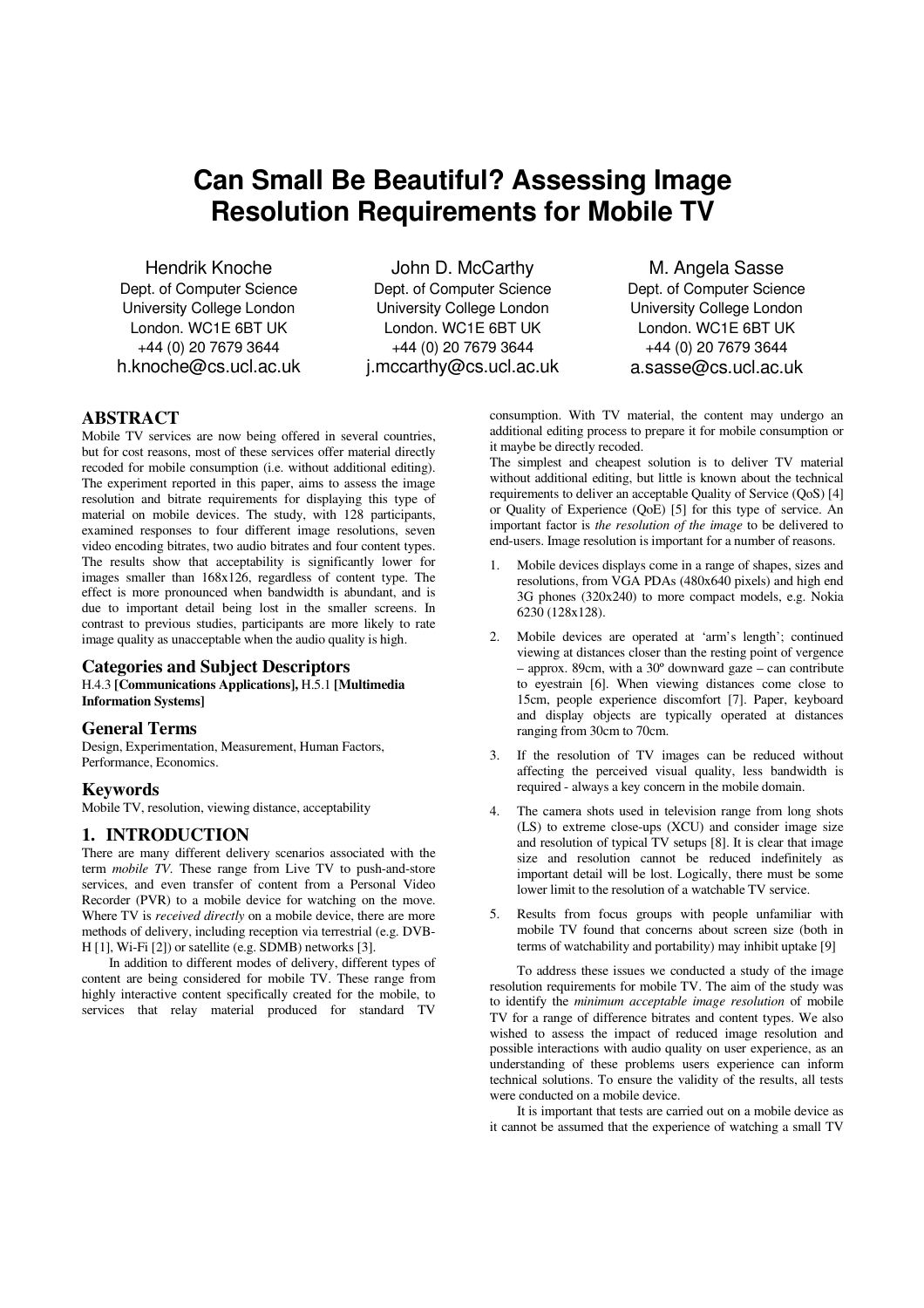window on a 17" monitor at a fixed distance is the same as watching the same window on a mobile device. With a hand-held device, users can easily move the screen closer to them. When watching on a large screen, they must move their whole body closer to the display, which requires more effort. TVs are usually watched in a posture where the head is upright. Handheld devices are operated with the head tilting down.

Section 2 reviews previous literature on the effects of image size, resolution and audio-visual quality interaction. Section 3 describes the study on image resolution and presents the results, which are discussed in Section 4. We conclude with a set of recommendations for testing and delivery of mobile TV.

#### **2. BACKGROUND**

### **2.1 The effects of image size**

The extant research on mobile TV has focused on a comparison of codecs [10], the effects of frame rate reduction [11], [12], and the tradeoff between audio and video bitrates [13]. There has also been an emphasis on Sports [14], [12], which is one of the more challenging content types to deliver effectively.

A factor that has *not* been investigated to date is how the *resolution and size* of the video image and the display affects the perceived video quality of mobile TV. Furthermore, apart from a few exceptions [12], most studies of mobile multimedia quality have not actually been conducted on mobile devices; rather, they displayed small images on a normal (15-17") LCD monitor [13] at fixed distances.

The size of the display in the viewer's visual field depends on both the size of the screen and the distance between viewer and the screen. Viewing ratio (VR) is defined as the viewing distance divided by the picture height (H).

Previous research has examined the impact of increasing the image size in the viewer's visual field by means of large physical displays or projection areas. Typically these studies have compared very large size screens (e.g. 46") to standard sized TV screens (15-20") [15] [16]. The results show that larger image sizes are more arousing than smaller ones, better remembered, and better liked. Other studies also show that users generally prefer bigger image sizes **–** ideally depicting people and objects up to life-size [17]. Buxton found that the sense of telepresence was so compelling when a video projection screen was used that participants referred to an object on their desk as if it was a shared space, when in fact it was not [18].

When it comes to TV images, the general message from these studies is, '*the bigger the better'*. This clearly presents a challenge to mobile TV where there is a tradeoff between the screen size and the portability of the device. These concerns have been noted in focus groups assessing the potential uptake of mobile TV services [9]. Users want a screen as large as possible for viewing, but they do not want their phones to be too big. Moreover, it is not clear whether users will want higher arousal and immersion in a mobile context, because of the increased risk of errors and accidents.

In one of the few studies that specifically examined smaller screens, Reeves et al. [15] found no difference in arousal and attention between users watching 2" and 13" screens, although arousal and attention were larger with a very large screen (56") [19].

Other studies have even shown that smaller image resolutions can improve task performance. For example, [20] showed that lie

detection was better with a small (53x40) than a medium (106x80) video image resolution. In another study, however, smaller video resolutions (160x120) had no effect on task performance but did decrease satisfaction when compared to 320x240 image resolutions [21]. In a study by Barber et al., a reduction in image resolution (from 256x256 to 128x128) at constant image size led to a loss in accuracy of emotion detection especially in a full body view [22].

Another approach to the problem is to identify the possible effects based on known principles. For example, we can predict that reducing the image resolution can have two opposing effects:

- 1. A smaller image resolution will give bitrate savings as there is less information to be coded. Thus, for a fixed encoding bitrate, it is possible that the *perceived quality is increased* as the bandwidth budget per pixel is increased when the image resolution is reduced.
- 2. As image resolution is reduced, there are fewer pixels to represent information of importance to the user. This may cause problems with some content types – such as sport – as there are very few screen pixels available to display important details such as the location of the ball. Thus, for a fixed bitrate it is possible that *perceived quality is decreased* when image resolution is reduced.



**Figure 1: Trading off detail for improved quality**

Both of these effects are illustrated in Figure 1 for a range of possible mobile resolutions. A priori, it is unknown which of these effects is dominant for any particular bitrate, or whether an interaction of effects is present.

#### **2.2 Size, Resolution and Viewing Distance**

It is important to distinguish the size of the display from the resolution. In print media, resolution is commonly defined in dots per inch (dpi), yet there is no equivalent metric for digital multimedia. Increasing the number of pixels in a given area can increase the perceived quality, but there is an upper limit to visual acuity. An important limiting factor is the viewing distance. As a display is moved further away it becomes more difficult to resolve detail in the display. In [23] the viewing angle is captured by the term *Viewing Ratio (VR),* which is the ratio of the viewing distance to the picture height (distance/height), and normally expressed in relative units of picture height. Thus, a VR of 10H means that the screen is viewed at a distance of 10 picture heights.

The ability to resolve detail at different distances is determined by people's visual acuity. Ophthalmologists distinguish between three types of visual acuity: minimum visible acuity, minimum resolvable (ordinary) acuity, and minimum discriminable acuity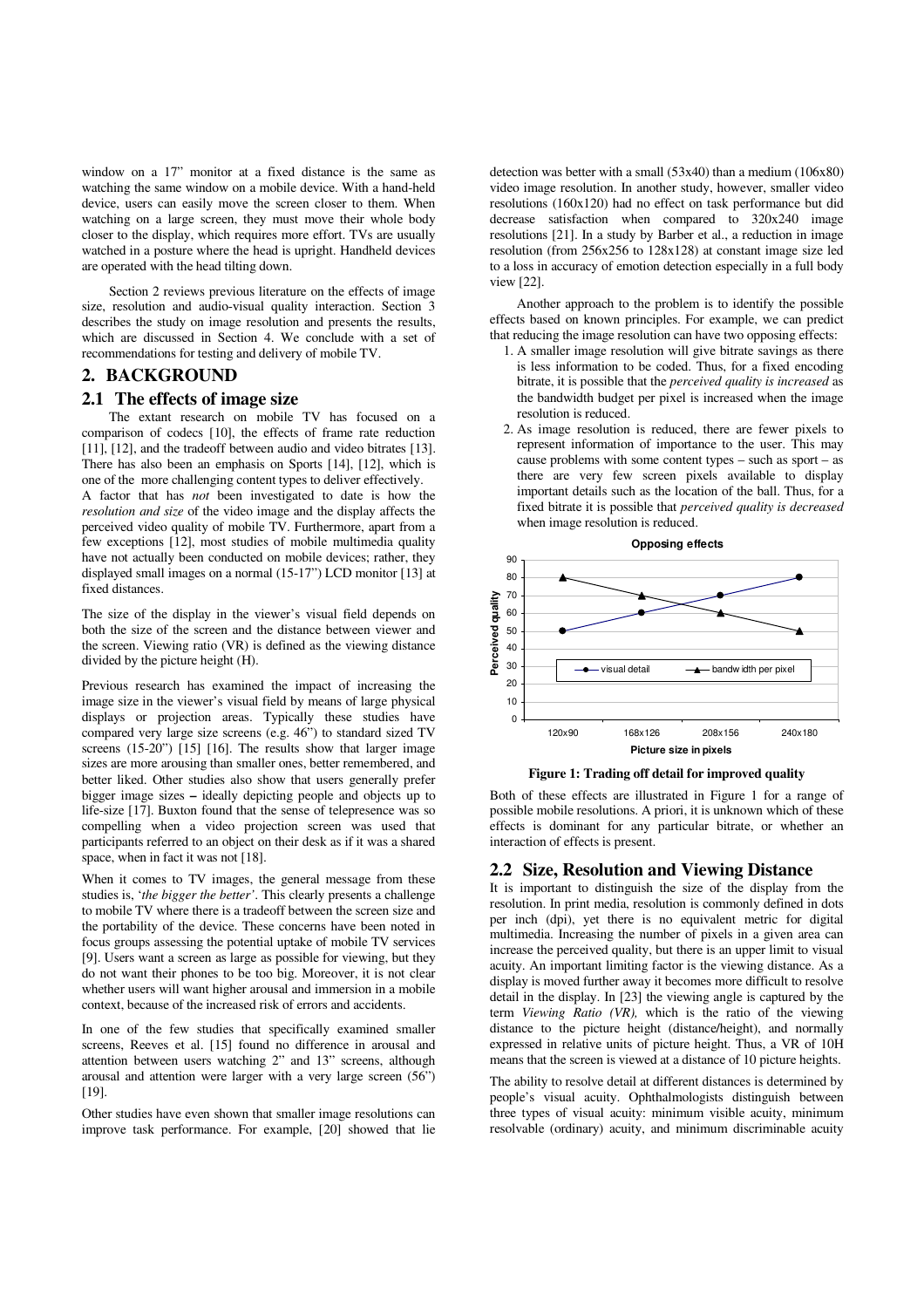(hyperacuity) [24]. Most frequently used within the engineering literature is minimum resolvable (ordinary) acuity. This is determined by peoples' ability to identify a target – such as whether a letter is a  $C$  or an  $O.$  – and depends on identifying the presence of a gap or feature in the letter. By varying the object size one can determine the minimum resolvable threshold. Normal 20/20 vision is classified as the ability to resolve 1 minute of arc  $(1/60^0)$ .

To put this figures in context: the iPAQ 2210 used in our study has a physical screen size of 55x73mm. At a viewing distance of 40cm, this area subtends visual angles of  $7.8x10.4^\circ$  in the X and Y dimensions. Taking the figure for  $20/20$  vision  $(1/60^0)$ , users cannot distinguish more than 60 pixels per degree. Thus, on a 55x73mm screen at a viewing distance of 40cm they could not make use of resolutions higher than 468x624 for text discrimination. These calculations indicate that the 240x320 screen on the standard iPAQ can be doubled before it nears the limit of normal human perception.

Other estimates on the resolving power of human vision come from research on TV. Here, visual acuity is often determined using sets of alternating black and white lines of equal width. One black/white line pair (or 2 pixels) represents one cycle. The number of cycles that can be resolved across one degree of the eye's viewing field is typically used as a measure of human visual acuity, and is stated in cycles (line pairs) per degree. Under some conditions, with high contrast line pairs, human visual acuity extend beyond 40 cycles (or 80 pixels) per degree; but approximately 22 cycles (44 pixels) per degree is perceived as a sharp image [25]. Using this measure, the iPAQ described earlier has a resolution of approximately 15cycles/degree at a distance of 40cm – classified as low to normal resolution in TV terms.

In our study (see Section 3) we kept the resolution of the devices used fixed, while varying the resolution of the video images. In other words, the smaller resolution videos are represented by fewer pixels. As the media player on the device is not capable of scaling the images this also results in different physical sizes of the video images on the device. However, the participants could freely adjust the viewing distance to the device such that the pixels per degree can be changed according to their preferences.

## **2.3 Audio-visual quality interaction**

An important consideration for mobile TV is how the bitrates allocated to the audio and video streams interact to affect the perceived quality of service. A recent study by Hands suggested that humans integrate audio and video quality together to evaluate overall multimodal quality [26]. For 'head-and-shoulders' video conferencing material, Hands found that multimodal quality was predicted by a regression equation of the form AQ+VQ+(AQxVQ) – where AQ and VQ represented isolated evaluations of audio and video quality. In contrast, with high motion clips a reduced form of the equation with just the interaction term, (AQxVQ), gave the best predictions of multimodal quality. In both cases, it was clear that the audio quality had an impact on multimodal quality assessment. The weighting of audio quality was greater for the videoconferencing material.

In a separate study of MPEG4 and AAC standards, Winkler and Faller evaluated perceived quality of very low bitrate mobile TV (40kbps-72kbps) with a range of content typical of this medium [13]. Similar to [26] their results also showed that good modeling of multimodal quality is possible using only a multiplicative or

interaction term (AQxVQ) although slightly better predictions can be obtained with a simple additive model (AQ+VQ).

In another study of audio-visual interactions, Winkler and Faller found that selecting mono audio for a given bitrate gives better quality ratings and that more bitrate should be allocated to the audio for more complex scenes [13].

These results provide clear evidence that levels of audio quality contribute to overall multimodal assessment. However, few previous studies have studied how audio quality can affect video quality ratings. As a byproduct in a study on TV viewing experience, Neuman et al. discovered that the perceived video quality was improved by better audio [27]. However, it was only the case for one of the three used content types. Similarly, a study by Beerends and Caluwe, using a 29cm monitor, found that rating of video quality was slightly higher when accompanied by CD quality audio than when accompanied by no audio [28]. The effect, however, was very small and has not been replicated with small screens. To examine whether this holds in a mobile context we asked people to rate video quality at two different levels of audio quality.

# **3. IMAGE RESOLUTION STUDY**

The study adopted a method used in a recent study of quality tradeoffs for mobile sports content [9]. The logic of the method was to gradually change encoding parameters to find the critical point where quality becomes unacceptable.

In the current study, the aim was to evaluate the effects of varying image resolution and encoding bitrate on service acceptability. Four different image sizes were examined to encompass a range typical of current mobile phones (see Table 1). The four image sizes were also chosen to represent roughly equal increments of pixel estate. We did not want to control for viewing distance directly. As with normal use, participants were free to adjust the viewing ratio (VR) of the different image resolutions to their individual preferences. Thus, before running the study, the viewing distances participants will adopt is unknown.

| Screen area $(mm2)$       | Pixels $(P)$                | $P/mm^2$ | VR. |
|---------------------------|-----------------------------|----------|-----|
| $(53 \times 40)$ 2,120    | $(240 \times 180)$ 43,200   | 20       | 2   |
| $(46 \times 34.5)$ 1,587  | $(208 \times 156)$ 32,448   | 20       | 2   |
| $(37 \times 28)$<br>1,036 | $(168 \times 126)$ 21,268   | 20       | റ   |
| $(26.5 \times 20)$<br>530 | $(120 \times 90)$<br>10,800 | 20       |     |

**Table 1: Image sizes used on PDA**

The encoding bitrate is an important factor as the effect of image size/resolution might be different at different encoding bitrates. For example, when the bitrate available for the video content is scarce, reducing the image resolution could free up valuable encoding bitrate to improve the perceived quality. Similarly, when bitrate is abundant there may be less loss of detail as the image resolution is reduced.

Encoding bitrate was manipulated in two different ways. Within a particular TV clip the bitrate allocated to video was gracefully degraded every 20 seconds by 32 kbps from a maximum of 224kbps down to 32kbps. These intervals are illustrated in Table 2. The boundaries of the intervals were not pointed out to the participants. They were simply presented with a continuous clip that gradually decreased in quality. In addition to changing the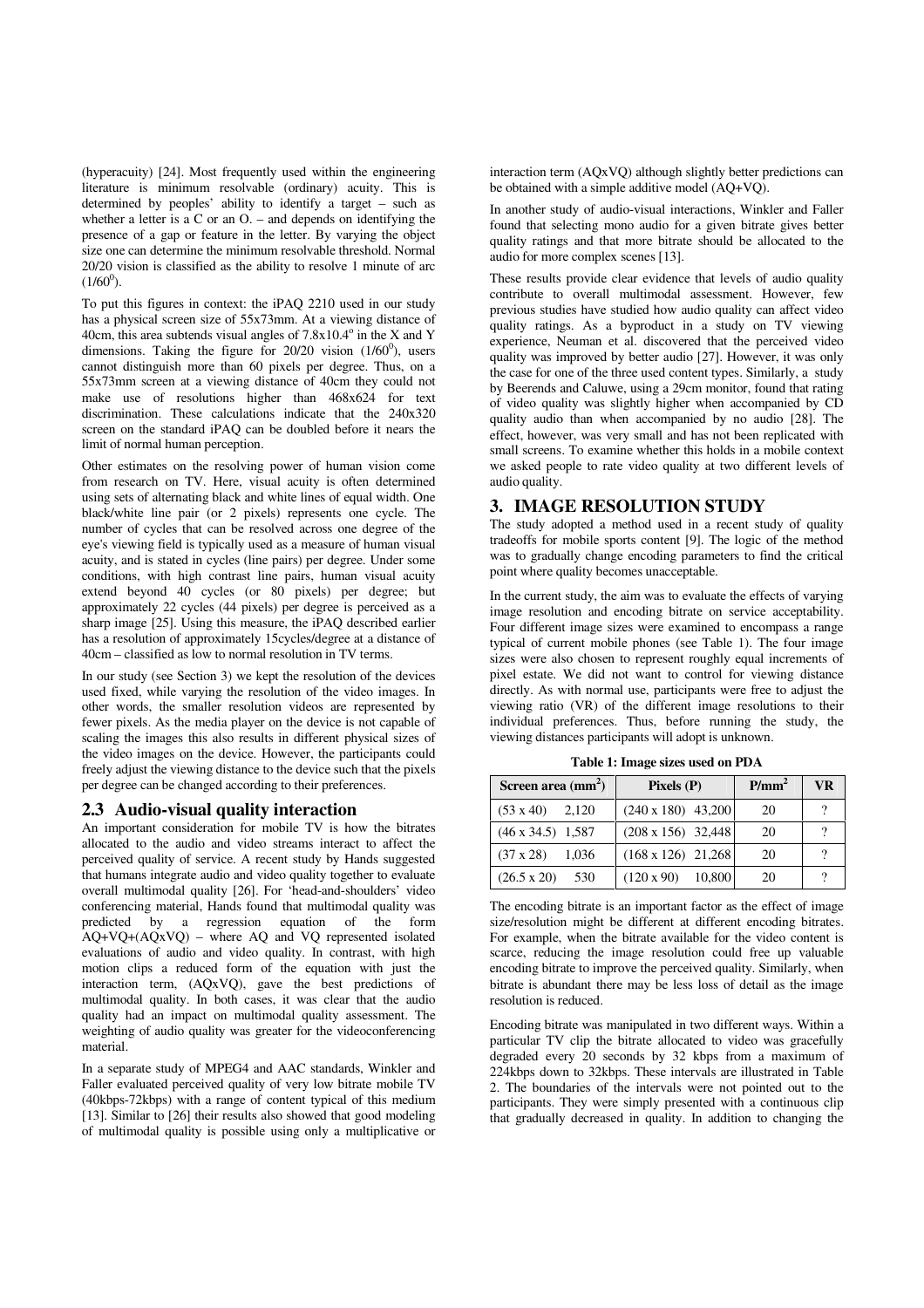video bitrate within a clip, two duplicate sets of clips were produced with different bitrates allocated to the audio channel.

The *Low Audio* clips coded the audio channels at 16kbps (Windows Media Audio V9) whereas the *High Audio* clips were coded at 32 kbps. Theses values were selected based on results of previous studies on mobile devices in which participants' acceptability of 32bps audio compared to 16kbps audio had declined from 95% to 80% [29].

| <b>Interval</b> | Time (secs) | <b>Encoding</b><br>bitrate video | <b>Encoding</b><br>bitrate audio |
|-----------------|-------------|----------------------------------|----------------------------------|
| 1               | $1-20$      | 224 kbps                         | 16/32 kbps                       |
| $\mathbf{2}$    | $21-40$     | 192 kbps                         | 16/32 kbps                       |
| 3               | $41-60$     | 160 kbps                         | 16/32 kbps                       |
| 4               | 61-80       | 128 kbps                         | 16/32 kbps                       |
| 5               | 81-100      | 96 kbps                          | 16/32 kbps                       |
| 6               | 101-120     | 64 kbps                          | 16/32 kbps                       |
| 7               | 121-140     | 32 kbps                          | 16/32 kbps                       |

**Table 2: Encoding bitrates for video segments**

Although the primary task of participants was to rate the video quality, the aim of this manipulation was to examine whether low audio quality would bias people's perception of the video quality as has been indicated by previous studies, e.g. [27]. Finally, we also recorded users while they watched the TV to capture how close they held the device under the different conditions.

# **3.1 Material**

Test material used for quality evaluation is usually selected from a video or audio test set. For example, VQEG uses a test set of 20 8 second clips [30] to represent a range of difference types of motions, content and camera position. While such test sets are suitable for comparing performance differences between codecs, they are less useful in evaluating the perceived quality of service. In addition the clips are without audio and therefore not representative of the experience users would have with mobile TV. Mobile TV viewing will typically be considerably longer than 8-10 seconds, and composed of a mixture of different motion, content and camera shots.

For current mobile TV services, there is usually an additional editing process to prepare the material for mobile consumption. This involves removing certain shots that would not render or compress well for a mobile device. Bespoke editing takes time (which means access to topical content such as news is delayed) and is expensive; thus, many service providers favor immediate re-use of TV material. For the purposes of this study, we thus investigated the acceptability of directly recorded TV or DVD material without any special editing steps. Clips of this type have been successfully used to examine quality tradeoffs for football coverage on mobile TV [9].

To understand the type and length of program people are likely to watch, we drew on two recent studies of mobile TV services [9], [31]. These indicated that watching time was likely to be between 2 and 5 minutes, and that news was the most demanded content class by all user groups. Other content of interest to two different subgroups were *sports highlights* and *music videos*. As an additional category we included stop-frame animation

(claymation) as a category. Animation can be very bandwidth efficient and is representative of the type of content delivered over low bandwidth networks (GPRS).

In total, four clips for each of the four content types were produced, to give *a total of 16 source clips*. A summary of the clips is presented in Table 3.

**Table 3: Used content types overview**

| <b>Clip</b> | <b>Content Type</b> | <b>Description</b>                          |
|-------------|---------------------|---------------------------------------------|
| $N1-N4$     | <b>News</b>         | <b>BBC</b> News 24 Headlines                |
| $S1-S4$     | Sport               | Football World Cup 2002: Goal<br>Highlights |
| $M1-M4$     | Music               | Clips directed by M. Gondry                 |
| $A1-A4$     | Animation           | Clips from "Creature Comforts"              |

The video clips were prepared as follows: We recorded footage from TV (BBC24 News ) and from DVDs (2002 Fifa World Cup football, Creature Comforts animation, Michael Gondry music videos). All extracted clips were chosen such that after 2:20min (or shortly thereafter), a story line would end. We used *Virtualdub* to segment these source clips into seven 20 second long clips at the different resolutions at 12.5fps. These segments were encoded using Windows Media Encoder (WME) using the Microsoft Windows Media Video V8 codec with the different bitrates for the different segments as shown in Table 2. Each group of seven WMV segment files were then converted and concatenated to one AVI file using TMPGEnc Express. Finally, these files were encoded using WME again to alter the audio encoding to either 32 or 16kpbs using Windows Media Audio V9 codec. The video was encoded at a higher bitrate than the maximum of the first WME encoding in order to prevent significant alterations in the video quality in any of the segments.

# **3.2 Design**

As shown in Table 4 we ran four different groups, each comprising 32 participants. Each group was presented 16 clips in total in groups of four clips at each of the four image resolutions. The groups differed in whether they experienced *Increasing* or *Decreasing* image resolutions and whether the audio quality was *High* or *Low*. Within each group, we also ran four variations to control for content using a Latin squares design such that the different content clips (e.g. N1-N4) were tested at each of the different image resolutions across participants. The dependent variable was *Video Acceptability*. Independent variables were *Image Resolution*, *Content Types*, *Video Bitrate*, *Audio Bitrate.* Control variables were *Resolution Order*, *Sex*, and *Corrected Vision*. The variable *Corrected Vision* coded whether participants considered themselves to have normal vision or whether they wore contact lenses or glasses.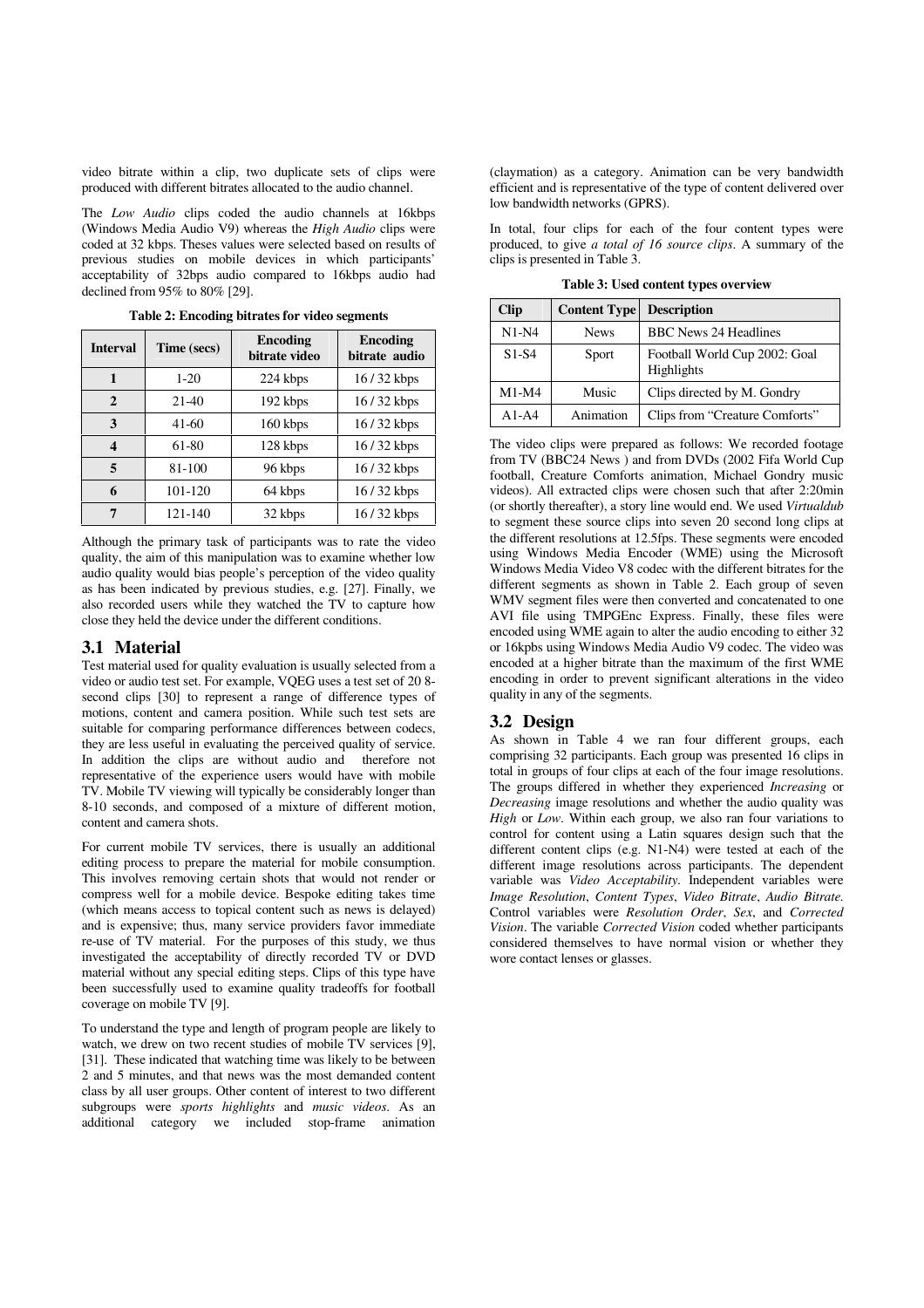| Group | Audio                                   | Res.<br>Order | <b>Image</b><br><b>Resolution</b> |                |                | <b>Content Clip</b> |                |
|-------|-----------------------------------------|---------------|-----------------------------------|----------------|----------------|---------------------|----------------|
|       |                                         |               | 240x180                           | N1             | S <sub>1</sub> | M1                  | A1             |
| A(32) |                                         | Decreasing    | 208x156                           | N <sub>2</sub> | S <sub>2</sub> | M <sub>2</sub>      | A2             |
|       | Good<br>(32kbps)                        |               | 168x126                           | N <sub>3</sub> | S <sub>3</sub> | M <sub>3</sub>      | A <sub>3</sub> |
|       |                                         |               | 120x90                            | N <sub>4</sub> | S <sub>4</sub> | M <sub>4</sub>      | A4             |
|       |                                         |               | 120x90                            | N <sub>1</sub> | S <sub>1</sub> | M1                  | A1             |
|       | Good<br>(32kbps)                        |               | 168x126                           | N2             | S <sub>2</sub> | M <sub>2</sub>      | A2             |
| B(32) |                                         | Increasing    | 208x156                           | N <sub>3</sub> | S <sub>3</sub> | M <sub>3</sub>      | A <sub>3</sub> |
|       |                                         |               | 240x180                           | N <sub>4</sub> | S <sub>4</sub> | M <sub>4</sub>      | A4             |
|       |                                         |               | 240x180                           | N1             | S <sub>1</sub> | M1                  | A1             |
|       |                                         |               | 208x156                           | N <sub>2</sub> | S <sub>2</sub> | M <sub>2</sub>      | A <sub>2</sub> |
| C(32) | Poor<br>(16kbps)                        | Decreasing    | 168x126                           | N <sub>3</sub> | S <sub>3</sub> | M <sub>3</sub>      | A <sub>3</sub> |
|       |                                         |               | 120x90                            | N <sub>4</sub> | S <sub>4</sub> | M <sub>4</sub>      | A <sub>4</sub> |
|       | Increasing<br>Poor<br>(16kbps)<br>D(32) |               | 120x90                            | N <sub>1</sub> | S <sub>1</sub> | M1                  | A1             |
|       |                                         |               | 168x126                           | N2             | S <sub>2</sub> | M <sub>2</sub>      | A2             |
|       |                                         | 208x156       | N <sub>3</sub>                    | S <sub>3</sub> | M <sub>3</sub> | A <sub>3</sub>      |                |
|       |                                         |               | 240x180                           | N <sub>4</sub> | S <sub>4</sub> | M <sub>4</sub>      | A4             |

**Table 4: Experimental design**

# **3.3 Equipment**

Test material was presented on an iPAQ 2210 with a 400Mhz Xscale processor, 64MB of RAM and a 512MB SD card. The screen was a transflective TFT display with 64k colours and a resolution of 240x320. The iPAQ was equipped with a set of Sony MDR-Q66LW headphones to deliver the audio. A customized application was programmed in C# using the Odyssey CFCOM software [32] to embed the Windows Media Player. It presented the clips along with a volume control and two response buttons to indicate acceptable and unacceptable quality. A screen shot of the application is shown in Figure 2.



**Figure 2: Application with volume control on the lower left and to its right feedback buttons 'Acc.' and 'Unacc.'**

#### **3.4 Procedure**

The participants were told that a technology consortium was investigating ways to deliver TV content to mobile devices, and

that they wanted to find out the minimum acceptable quality for watching different types of content. The instructions stated

*"If you are watching the coverage and you find that the quality becomes unacceptable at any time, please click the button labelled 'Unacc'.*

*When you continue watching the clips and you find that the quality has become acceptable again then please click the button labelled 'Acc'.*

Once it was clear that they understood the instructions, participants were provided with headphones and an iPAQ and given a short time to practice pressing the buttons on the display. When they were ready the experiment began and the participants watched 16 clips in succession.

During the session we recorded the participants' interactions with the devices on video. The video was later used to measure viewing distance at the different image resolutions. The participants' ratings, i.e. the taps on the 'Unacc.' and 'Acc.' buttons were recorded on the device. At the end of the video rating session, we interviewed the participants to find out what aspects of the video quality they found unacceptable for the different types of content.

## **3.5 Participants**

Most of the 128 paid participants (83 women and 45 men) were university students. The age of the participants ranged from 18 to 67 with an average of 24 years. They came from a total of 26 different countries. English was the first language for 72 of the participants.

#### **3.6 Results**

Before analyzing the results, we conservatively coded each 20 second interval of a clip as *unacceptable* if they had given a rating of unacceptable at any point during that period. The resulting data was analysed using a binary logistic regression to test for main effects and interactions between the independent variables – *Image Resolution*, *Video Bitrate*, *Content Type* and *Audio Bitrate*. Control variables *Sex*, *Corrected Vision* and *Resolution Order* were also included in this analysis. Post-hoc within-subject tests were performed using non-parametric Friedman and Wilcoxon tests.

The regression revealed significant effects on all of the control variables. *Sex* was a significant predictor of acceptability with women being less likely to rate a clip as unacceptable than men  $[\chi^2(1) = 12.6, P < 0.001]$ . The *Corrected Vision* variable was also a predictor of acceptability  $[\chi^2 \ (1)=54.8, P < 0.001]$ . Those wearing glasses or contact lenses were less likely to rate a clip as unacceptable than those with normal vision. *Resolution Order* was also a significant predictor of acceptability  $[\chi^2 (1) = 120.7, P <$ 0.001]. Those participants who started with large image resolutions that got smaller were generally more likely to rate unacceptable than those who saw clips increasing in image resolution.

### *3.6.1 Resolution, Video Bitrate and Content Type*

As expected the logistic regression also showed a significant effect of *Video Bitrate* on acceptability ratings  $[\chi^2(6) = 1186, p <$ 0.001]. However, there was also an interaction between *Video Bitrate* and *Image Resolution*  $[\chi^2 \ (18) = 165, p < 0.001]$ . This interaction is illustrated in Figure 3 for the two highest and lowest bandwidths. For this and all subsequent figures, the *acceptability*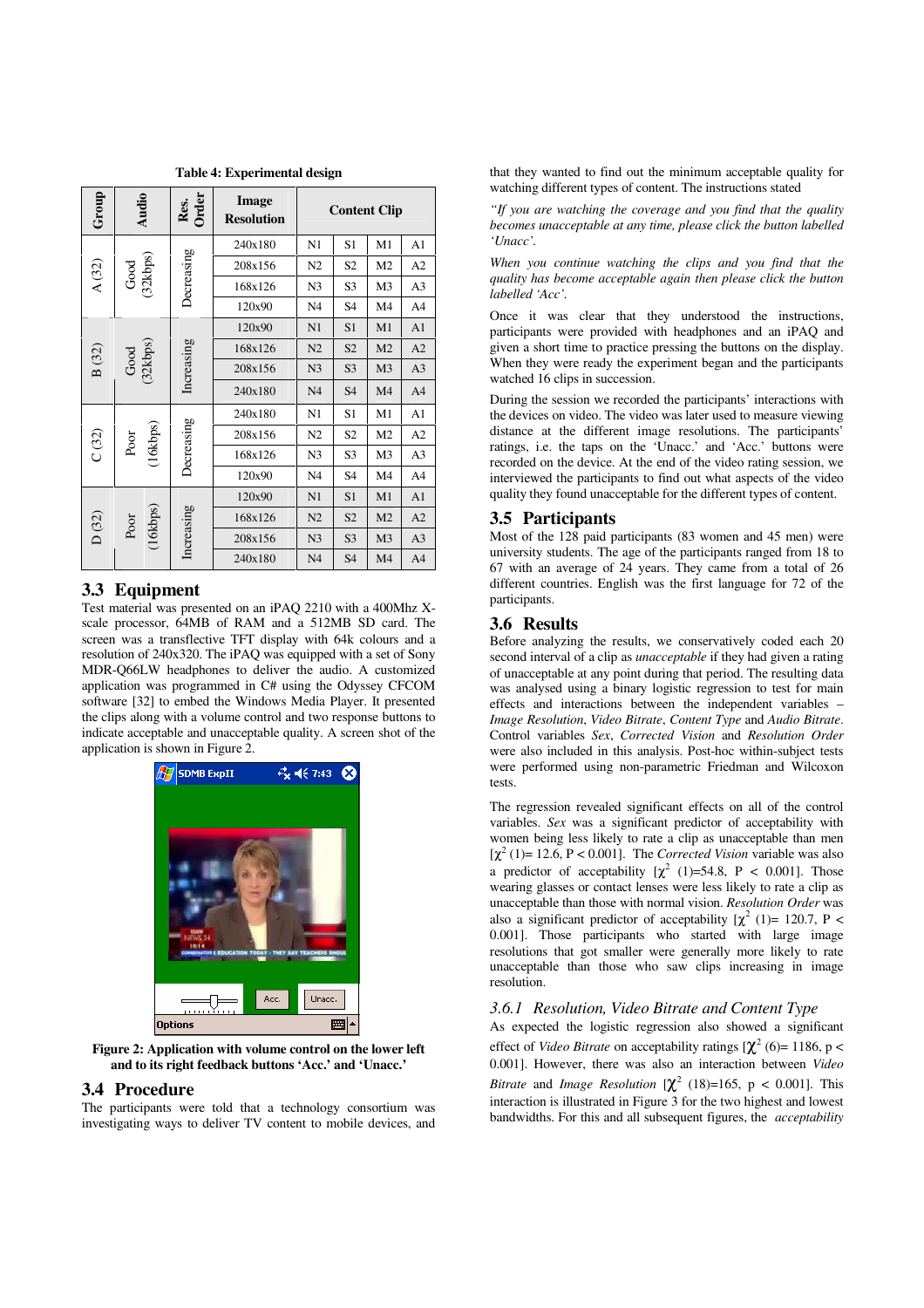measure reported can be interpreted as *the proportion of the sample that finds a given quality level acceptable all of the time.*



**Acceptability of the encoding bitrates for different sizes**

**Figure 3: Averaged across content types, resolution effects are more pronounced at high bitrates.**

Averaged across content types, acceptability declines with decreasing image resolution at higher bandwidths. At the lowest bandwidth, there appears to be a slight increase in acceptability. However, a post-hoc comparison revealed no difference between acceptability of the four image resolutions at the lowest bandwidth  $[\chi^2(3) = 3.47, P = 0.324]$  indicating that there were no quality gains from reducing the image resolution.

This pattern confirms the *visual detail* effect described in Section 2, Figure 1. There is no evidence that acceptability increases by increasing the *bandwidth/pixel*. When bandwidth is abundant, *the primary effect is a loss of detail*. However, even when bandwidth is scarce, and the baseline quality is low, we find no evidence that increasing the *bandwidth/pixel* can increase perceived quality.

The logistic regression also showed *Image Resolution* and *Content* as significant predictors of acceptability,  $[\chi^2(3) = 446, P < 0.001;$  $\chi^2$  (3) = 1056, P <0.001], and an interaction between *Image resolution* and *Content type*  $[\chi^2(9) = 136, P < 0.001]$ . A summary of this interaction is shown in Figure 4.

As shown in Figure 4, the different content types have very different levels of acceptability. Not surprisingly, the low motion animation clips received the best ratings – for this type of content there was no significant difference in acceptability as image resolution was reduced from 240x180 to  $168x126 [ \chi^2 (2) = 0.468,$ n.s.], but at the smallest image resolution acceptability dropped off sharply [Z=-6.49, P < .001]. For News content the *acceptability significantly increases as the image resolution was reduced* from 240x180 to 208x156 [Z=-2.11, P < 0.05], after which point there was a steady decline in acceptability with decreasing image resolution. Thus, for News, we do find evidence that bandwidth savings have increased perceived quality. The curve for Music videos was relatively flat, and there was no significant difference in acceptability across the four image resolutions  $[\chi^2(3)=6.1, n.s.]$ . Finally, Sports coverage showed the lowest levels of acceptability. There was no significant difference in acceptability between the two largest image resolutions, but at image resolutions smaller than 208x156 acceptability significantly declined  $[\chi^2(2) = 25.9, p$ < 0.001]. To illustrate these effects in more detail, we subsequently present the results separately for the four content types at each of the seven video bitrates and report the qualitative comments participants made on the problems they encountered.

**Acceptability of content for different sizes**



**Figure 4: Image resolution effects depend on the content.**

#### *3.6.2 News*

**Acceptability of news content**

With News, the largest image resolution did not receive the highest acceptability ratings. When the image resolution was reduced to 208x156, perceived quality of the video improved. The effect was present at all video bitrates apart from 32 and 64kbps. There was also a dramatic reduction in acceptability between 168x126 and 120x90. At 32 kbps no differences in image resolution were observable.





When asked why they rated the News as unacceptable, participants mentioned a number of factors. Across all 128 participants, a total of 290 comments related to the unacceptability of News coverage. Of these comments, 34% related to *text detail*: the legibility of the news ticker, the headline text, the clock, the logo, or the captions for the people being interviewed by the newscaster. Other problems people reported were *facial details* and expressions, the switch from anchor person to field reports (*shot types*), poor *audio fidelty* and a loss of *general detail*. A summary of these problems and the frequency with which they were mentioned is presented in Figure 6.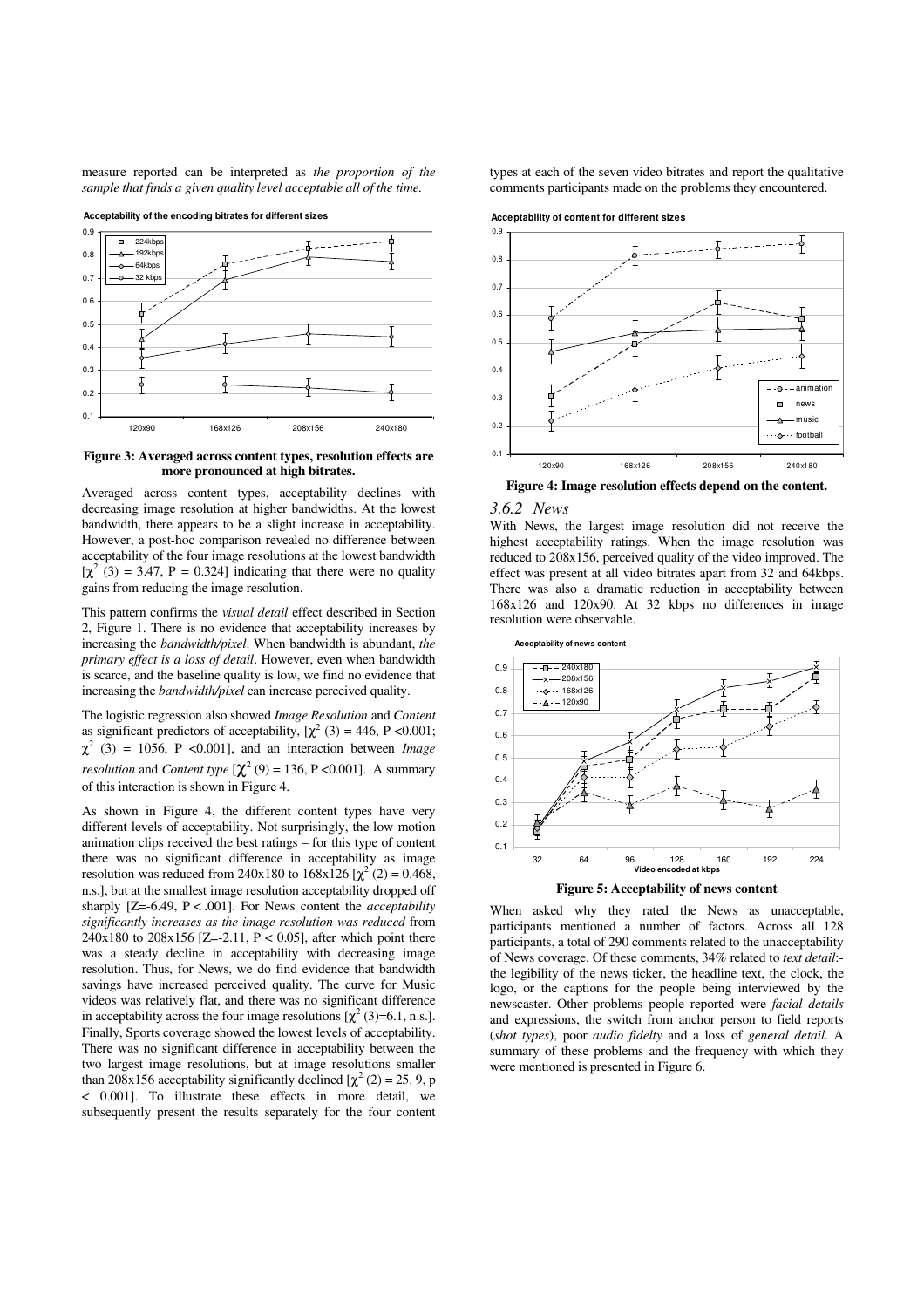

**Figure 6: Reasons for unaccaptable quality**

#### *3.6.3 Sports*

With Football clips, acceptability increased with both *Image resolution* and *Video Bitrate.* However, even at the largest image resolution (240x180) and highest bitrate (224kbps) around 30% of participants found the quality to be unacceptable (Figure 7).

Of the qualitative comments collected, 248 related to unacceptability of the Sport material. The main problems participants reported was identifying *object detail*. In particular, participants reported problems seeing the ball and identifying players. The second most common complaint were certain *shot types* - specifically long shots of the entire pitch,- which people found very difficult to watch on the small screen. Other problems included the inability to read *text detail* about the teams and the scores, the *jerkiness* of pictures and the inability to see *facial detail* clearly (See Figure 6).





## *3.6.4 Music*

With Music clips the effects of image resolution were less pronounced, but there was a clear interaction between *Image resolution* and *Video Bitrate*. At the lowest bitrate, the smallest images were rated as the most acceptable, but at the highest bitrate they were the least acceptable. Again this is evidence of perceived increases in quality from a reduction in image resolution. For Music clips, there were fewer comments on why quality was unacceptable. Of the 172 comments, made 34% related to *general* *detail* – such as blurriness and fuzziness. 33% related to the *smoothness of the frame rate*.





Interestingly, the proportion of comments relating to frame rate (*'jerky pictures'*) was much higher with Music than high-motion content such as Sports. For the participants who commented on *frame rate,* the problem seemed to lie with a disruption of the rhythm associated with the music being played. Other major problems include the lack of *facial detail*, special effects and edits (*shot types*) and *colour and contrast* (see Figure 6).

#### *3.6.5 Animation*

With the Animation clips, a reduction in image resolution had little effect on acceptability apart from the smallest image resolution where there was a clear reduction in perceived video quality (See Figure 9).





Animation produced the fewest comments from participants in the qualitative interviews - only 64 in total, almost five times fewer than comments made about the News content. The most frequent complaint related to problems identifying the animal species in the animation when image resolution was very small. *General detail* was also mentioned and participants had problems when the image was very dark and the contrast was low (*Colour and Contrast*) *Facial detail* - such as the fidelity of the eyes and mouth - was also an issue as was the *audio fidelity* which participants complained was *'echoy'* .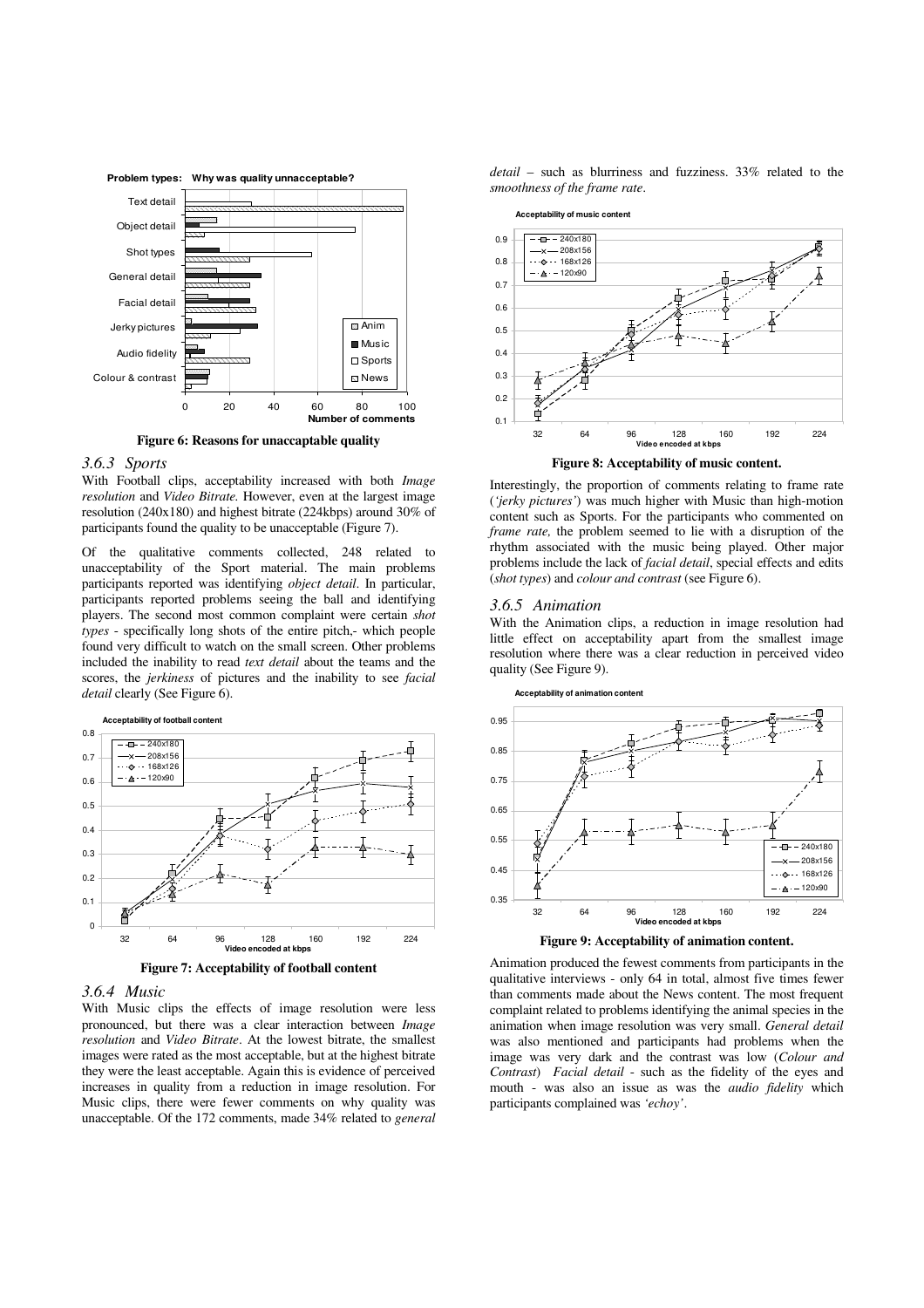#### *3.6.6 Viewing Distance and Fatigue*

An analysis of the video recordings of the participants revealed that the vast majority of the participants held the mobile device at a relatively fixed distance throughout the study. For both increasing and decreasing image resolution groups, there was no significant difference in the distance at which the iPAQ was held at the start or end of the study. Overall, the average viewing distance was 27cm with a range of 13 to 45cm. Of those that frequently changed viewing distance throughout the study, this seemed to be more related to adopting a more comfortable posture while holding the device.

In the qualitative interviews, participants made 147 comments that referred to experienced quality across all content types. The most frequent complaints were a general lack of detail, often referred to as a '*blurry*' or '*fuzzy*' display. There were also a large number of comments specifically citing difficulty when the image size was small. In addition, almost 10% of comments complained about visual fatigue from watching such a small screen – with problems such as '*It's tiring to watch*' and '*My eyes hurt*' . A further 8% complained about the effort involved when watching the very small screen with people complaining that they '*had to really concentrate to work out what was going on*' .

As the viewing distance is relatively constant across different image sizes, this is probably not a problem of vergence, but of effort and fatigue from trying to decode information in such a small display.

|  |  |  | Table 5: Problems across all content types |
|--|--|--|--------------------------------------------|
|--|--|--|--------------------------------------------|

| Problem                 | % of General comments |
|-------------------------|-----------------------|
| General detail          | 20%                   |
| Insufficient image size | 18%                   |
| Fatigue                 | 10%                   |
| Effort                  | 8%                    |

#### *3.6.7 Audio-Visual Interaction*

Finally, there was a significant effect of *Audio Bitrate* in the logistic regression  $[\chi^2$  (1) = 62.8, p < 0.001] but not in the direction expected.

As shown in Figure 10, at all video encoding bitrates the acceptability of the video was rated significantly higher at the lower audio bitrate.



**Acceptability of video with different audio support**

This effect held across different image resolutions and content types and was constant across the full range of bitrates, indicating that there is no interaction between audio and video quality. One explanation of this surprising effect is in terms of expected quality. If participants have higher expectations of video quality when the audio quality is high, then they will rate quality as unacceptable sooner than when the audio quality is low. This behaviour would produce the pattern of results observed.

### **4. DISCUSSION**

Both quantitative and qualitative results indicate that the primary effect of reducing image resolution is a loss of visual detail. Across content types, the effect of reducing image resolution is more pronounced when bandwidth is abundant. When the encoding bitrate is very low, there is little or no effect of reducing the image resolution, as visual detail is already poor. For all content types at 128kbps and above, there is a sharper reduction in acceptability when image resolution is dropped from 168x126 to 120x90.

The qualitative comments help to identify the source of the problems. Of the eight most frequently cited problems, five relate to identifying or distinguishing detail – such as text, faces, players, animals and the ball. For News, Sports and Music, participants also identified particular shot types that caused difficulty. There were relatively few comments on frame rate, apart from Music clips, in which *'jerky'* frame motion seemed to be misaligned with the rhythm of the music and therefore disrupt the overall experience. Overall, audio quality received few comments, with the exception of News.

Apart from News coverage, we find little evidence of any bandwidth savings or increases in perceived quality from reducing the image resolution. For News, the primary detail on which quality was judged was the ability to distinguish textual information – whether the news ticker, the clock, headline text or person names. It seems that the slight increase in perceived quality with a reduction in image resolution to 208x156 was caused by a perceived increase in the quality of the text. If text were coded and transmitted separately from the video we would expect clips encoded at an image resolution of 240x180 to be more acceptable than 208x156.

Somewhat surprisingly, participants were less likely to rate quality as unacceptable when the audio quality was low (16kbps). This was an unexpected result given the findings of previous studies on audio-visual interactions which show that increasing audio quality increases video quality ratings. The explanation may lie in the way the task is framed. Whereas many previous studies required participants to rate video quality on a scale we followed the method recently used by [9] and asked people to indicate when they find it unacceptable. In this context, low audio quality seems to set participants' expectations such that they are less likely to rate the video as unacceptable. By contrast, those given high audio quality have higher expectations and are more easily disappointed with the visual counterpart.

In the previous study by Neuman et al., video quality was comparatively high (standard NTSC TV display) [27]. In the study by Beerends et al., participants judged the two lower video quality levels (where the video bandwidth was limited to 0.15 MHz and 0.025 MHz) worse when they were presented with audio than without audio. The two higher video qualities had received better ratings with audio than without audio [28]. Unfortunately, there are no detailed data available in the paper on the influence of the different audio qualities on the perceived video quality.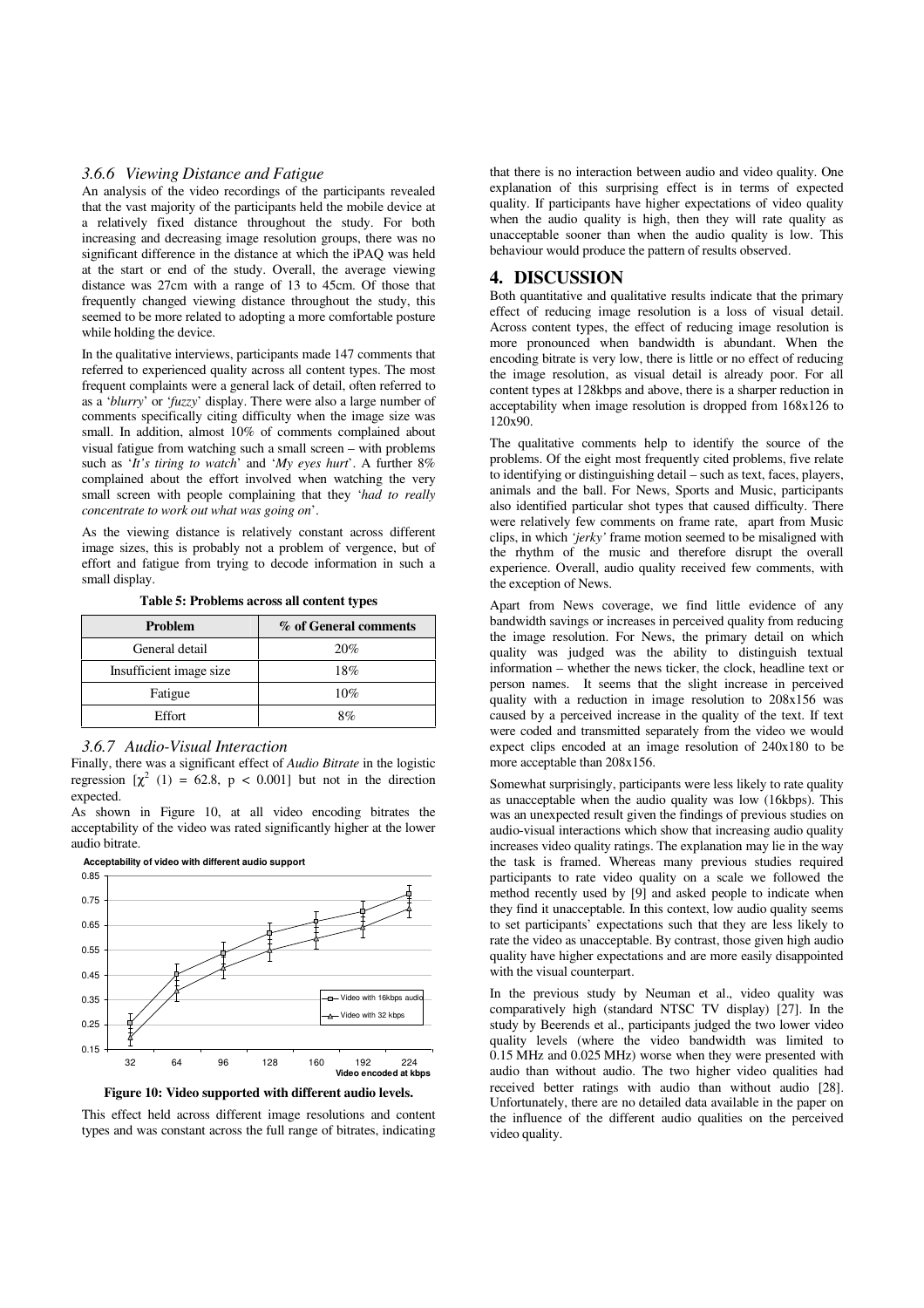In terms of viewing distance we found no evidence that participants modified this for the smaller image resolutions. Consequently viewing ratios were higher for the smaller screen size – much higher than those typically observed with normal TV. An illustration of this is shown in Figure 11 which plots viewing ratio vs. vertical screen resolution for standard TV and the mobile TV resolutions we tested. What is evident in the figure is that standard TV is much closer to the limits of human perception than mobile TV.



**Figure 11: Mobile TV resolutions compared to standard TV.**

# **5. CONCLUSIONS**

### **5.1 Substantive**

In reviewing the background literature there were a number of different effects associated with the image resolution used for mobile TV. Three effects that can be delineated are:

- *1. Visual Detail*
- *2. Bandwidth/Pixel*
- *3. General Arousal*

The results of the study indicate that the dominant effect of reducing the image resolution is a loss of *visual detail*. This conclusion is reinforced by the qualitative comments on the problems participants experienced. Of the 921 qualitative comments collected, 63% relate directly to a problem identifying specific detail in the image.

This effect, however, is not universal. For News, we found that the increased *bandwidth/pixel* with a slightly smaller image gives improved acceptability ratings. However, as the image resolution is reduced further the loss of detail again dominates. Another exception was very low bandwidth music clips. This was the only content type where the smallest image resolution was actually rated the most acceptable.

No comments made by participants related to *general arousal* Previous studies indicate that arousal is related to the visual angle subtended by the image, thus if arousal were of primary interest to participants we would expect them to adjust for the smaller image size by moving the device closer. In our laboratory setup we found no evidence of such an adjustment as the image size and resolution were reduced.

An additional effect that was not predicted at the outset is *fatigue*. Comments from a significant number of participants give evidence for eyestrain with prolonged viewing at the smallest image size. This is similar to observations of Wilson et al. on perceptual strain with low quality video conferencing [33]. The potential health impact of small screen mobile TV needs to be fully investigated.

Another unexpected result was the effect of *audio bitrate* on acceptability. In line with previous results, we expected that better audio would lead to better video ratings. This was not the case. Instead, better audio made participants more likely to rate the video as unacceptable. This mirrors the findings of Bouch et al. showing that lower expectancies can produce more positive QoS evaluations [34].

Overall, the results indicate that there is a lower limit to the image resolution of mobile TV services for mass market consumption. When the content consists of unedited re-purposed TV material, and bandwidth is abundant, TV displays less than 168x126 in image resolution give a sharp drop in acceptability. The general recommendation to service providers would be to encode at the largest image resolution possible for any particular content type. The two exceptions to this rule are for News and very low bandwidth Music videos. At the lowest bandwidth (32kbps), Music videos were more acceptable at the smallest image resolution. For News coverage, legibility of text is an important issue and may be improved by reducing the image resolution of the content prior to encoding. More generally, however, the recommendation is to stream the text information separately to the device.

Irrespective of the size however, many participant complained about the clarity of the image. By examining how the resolutions and viewing ratio compare to normal TV it is clear that even the maximum resolution we tested is well below that required for a sharp TV image.

#### **5.2 Methodological**

In adopting the method used by [9], we found that rating quality through a binary acceptable/unacceptable response comes natural to users, and does not interfere with the viewing experience. Other methods use unnaturally short clips, and constantly prompt users to assign a label (e.g. excellent, fair, bad) to the quality. The results from binary responses can be easily translated into percentages of satisfied customers, which is of high relevance to service providers. The measure is also independent of any particular dimension or video quality, and when used alongside qualitative interviews, provides a clearer insight into the actual problems that users experience.

#### **5.3 Future Work**

To improve the perceived quality of TV material repurposed for mobiles, there are a number of different avenues to explore. Firstly, as the primary problem is a loss of visual detail, one approach is to focus on the problem that dominates – namely insufficient text detail. Here it would be much more efficient and effective to stream the text alongside the TV coverage. Thus protocols as e.g. SMIL [35] should be integrated into the mobile TV production process to synchronize text and video streams to mobile devices.

Secondly, as VGA resolution mobile devices are now available, it may be possible that encoding at resolutions that preserve visual detail but displaying at 640x480 might realize gains in acceptability. This requires further study.

Finally, on the evaluation side, further work is needed to understand how audio and video qualities interact to bias users' perception of video quality acceptability. As audio quality has a clear impact on perceived quality it is important to evaluate which